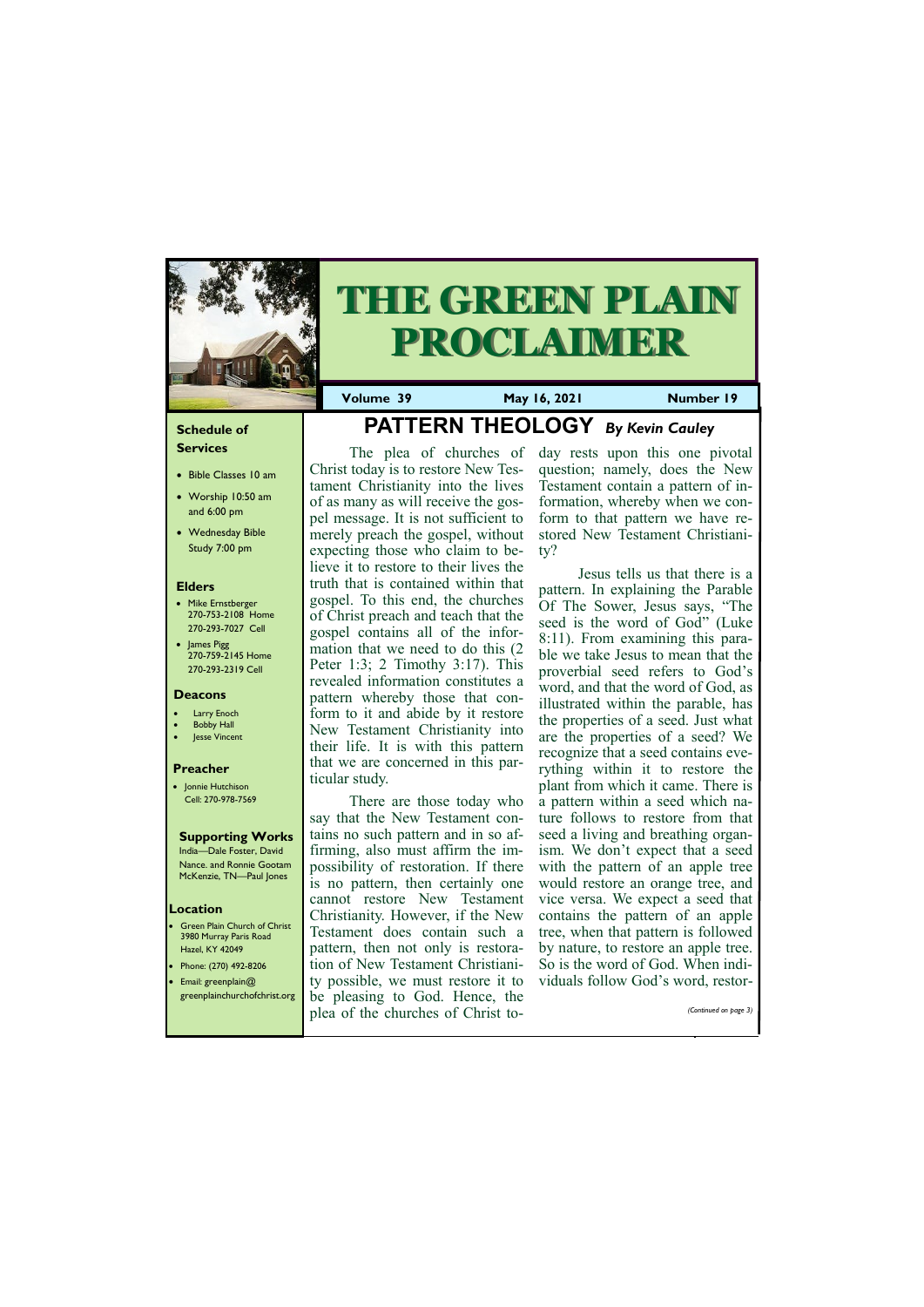#### NEWS AND NOTES

*REMEMBER IN PRAYER: Green Plain members*: Faye Travis, Peggy Jarvis, Rex Enoch, Mary Crutchfield, Joanne Barnes, Maxine Pool, Hayes and Marjorie Grady, Jim Fielder, Griselda Adams, Larry Enoch, Carolyn Byars, and Mary and Jim Lowrie.

*Family and Friends:* Helen Tidwell, Jenne Pool, Teresa Tacker, Betty Pond, Bryan White, Meredith Enoch, Kenneth Mizell, Janice Canter, Andrea Phillips, Donald and Dorothy Cook, Sandra Cook Downs, Kevin Smith, Dale Pentecost, Jaime Aguavo, Jr., Brett Wyatt, and Kerry Thompson. Please let us know of those who have improved or any one who needs to be added to this list.

- *WE HAVE RETURNED!* We have returned to our pre-pandemic schedule of Bible classes and worship services. Bible classes at 10:00 am; morning worship at 10:50 am, Sunday evening worship at 6:00 pm and Wednesday Bible study at 7:00 pm. Masks and social distancing are still to be practiced and other safety measure remain in effect. We are thankful for our visitors we have had and encourage you to return to be with us again.
- **PANTRY ITEMS May 2021: 2—Paper Towels; 9—Sweet Pickles 16—Canned Beets; 23—Creamed Corn; 30— Spaghetti.** Please bring any additional items you wish for the "blessing box" which is located next to the breezeway on the north side of the building.
- **May 2021 Anniversaries:** 16-Charles & Betty Enoch **Birthdays:** 19-Peyton Smith; 24- Charles Enoch; 27-Ann Thompson; 29-Mary Vincent. If we have left anyone out please let us know.
- **Study the Bible in Your Own Home.** Enroll in a Completely **Free Bible Correspondence Course.** Send your name, complete mailing address and phone number to: Green Plain church of Christ—3980 Murray Paris Road—Hazel, KY 42049 or enroll online at *http://greenplainchurchofchrist.org* or email *greenplain@greenplainchurchofchrist.org.*
- *Rather than trying to change God's Word to fit your lifestyle, God expects you to change your lifestyle to fit His Word (Read Acts 17:30-31;2 Tim. 3:16-17).*

### **Page 2**

**ONLINE SPIRITUAL RESOURCES Gospel Broadcasting Network https://gbntv.org/**

**World Video Bible School https://store.wvbs.org/wvbs-splashpage.html**

> **A Bible Answer https://abibleanswertv.org/**

> > **Good News Today http://gnttv.org/**

**In Search of the Lord's Way http://searchtv.org/**



*AM: David Nance will present the morning lesson. Welcome David!*

*PM:* **"All Authority Resides** 

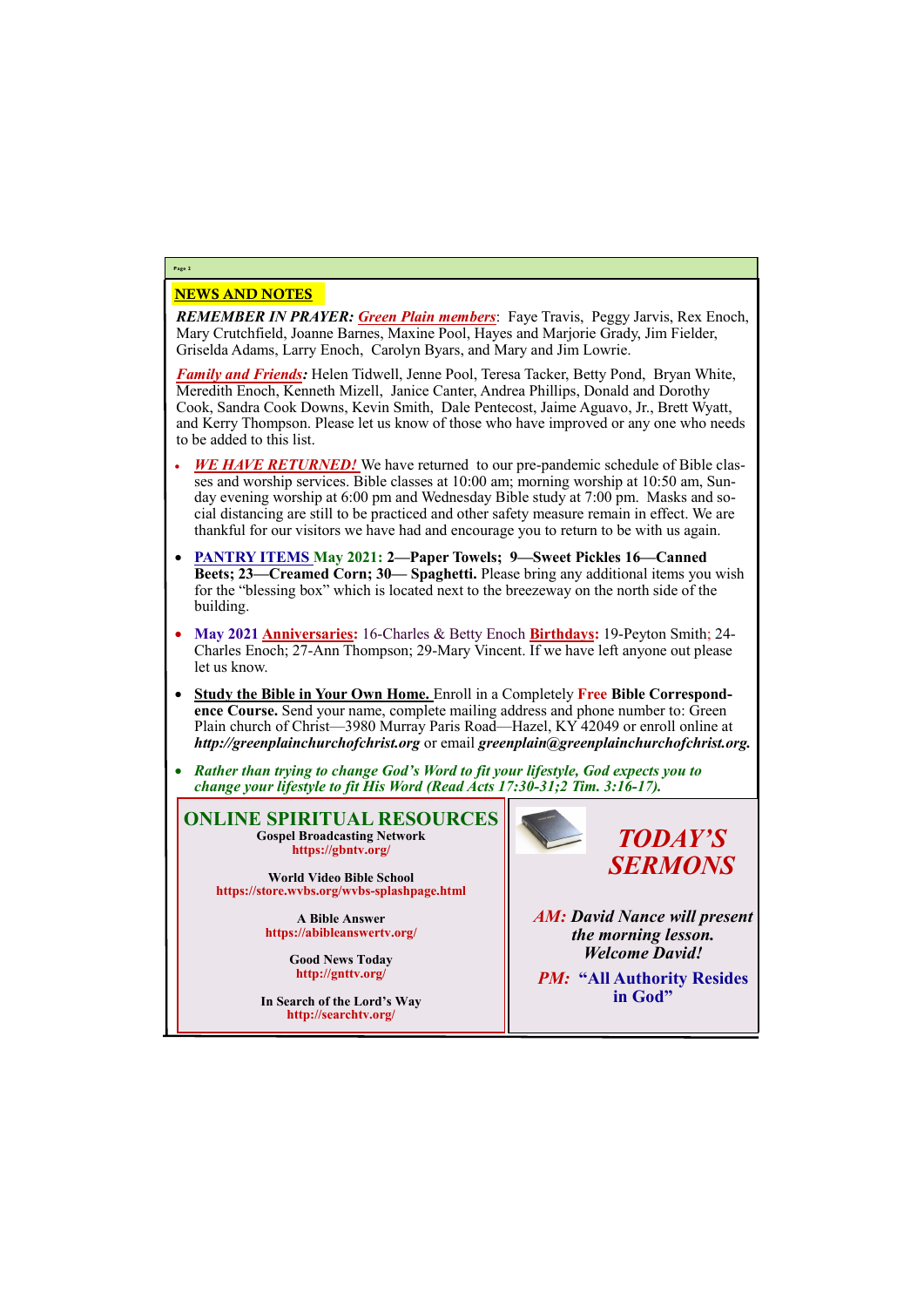**Page 3**

ing to life out of that word what God put into it, they will find themselves conforming to a pattern that will create what God desires it to create, namely, a Christian. In so doing, they will find that they have restored what God placed into His word. With such, God will be pleased.

The opposite of this is that when we neglect the word of God in such a way so as to remove part of God's pattern or even to add other things to God's pattern, we will not get what God desires and God will not be pleased. One of the lessons that we learn in this regard comes from Cain and Abel. We remember the story. Cain was a tiller of the ground and Abel was a shepherd. Cain offered in worship to God from the fruit of the ground, but Abel brought of the firstlings of his flock. God had respect toward Abel's worship, but God was not pleased with the worship of Cain (Genesis 4:1-5). Why was it that God was pleased with Abel's worship, but not with Cain's? The book of Hebrews helps us to understand the answer. Hebrews 11:4 states, "By faith Abel offered unto God a more excellent sacrifice than Cain, by which he obtained witness that he was righteous, God testifying of his gifts: and by it he being dead yet speaketh." 1 John 3:12 also helps us to understand; this passage says that Cain's works were evil, but Abel's were righteous. How could Abel's works be righteous? Had not Abel sinned and fallen from God? How could Abel present a work of righteousness before God? We must conclude that God instructed Abel in how to please Him. Abel heard God's word and presented that offering by faith, for faith comes by hearing God's word (Romans 10:17). It was thus that Abel had a pattern from God. No doubt, Cain had been told of this same pattern; Cain simply did not follow it. By not following it, Cain offered worship that was according to his own righteousness and not

pleasing to God. We learn from this not only that Abel followed a pattern, but also that fallen man needs a pattern so as not to present to God a righteousness of his own.

To illustrate this further, we turn to Adam and Eve. Prior to Adam and Eve's fall, man was in about as pattern less a state as man could ever be. There was but one law by which to abide, and as long as man abode by that law, he could do any other thing he wanted to do and live forever and never be displeasing to God. Once, however, man fell, man no longer could please God with just any behavior. It became necessary for God to tell man what to do in order for man to please God. This necessitated God's creation and delivery of a pattern to man. This is illustrated for us in Adam's attempt to clothe himself after the fall. Standing naked before God he attempted to cover himself and woefully failed. God, however, made coats out of animal skins and thus covered man's nakedness and established the divine pattern for so doing. In this pattern we see man's dependence upon God for righteousness. When we follow God's pattern for that righteousness, man is covered. Without it, man stands naked.

Man's failures at his own coverings transfer to his attempts at worship as well. We have already illustrated this in the story of Cain and Abel. Because man could not approach God with a righteousness of his own, this necessitated God delivering a pattern for worship. Fallen man cannot present worship to God without some kind of God given pattern of worship. Since that time it has been universally true that when man by faith presents the pattern of worship that God has given, man lives within God's righteousness. However, should man step outside of that pattern and act on his own in worship to God, man creates a righteousness after his own

pattern and not after God's pattern. In so cre-

#### *(Continued from page 1)*

*(Continued on page 4)*